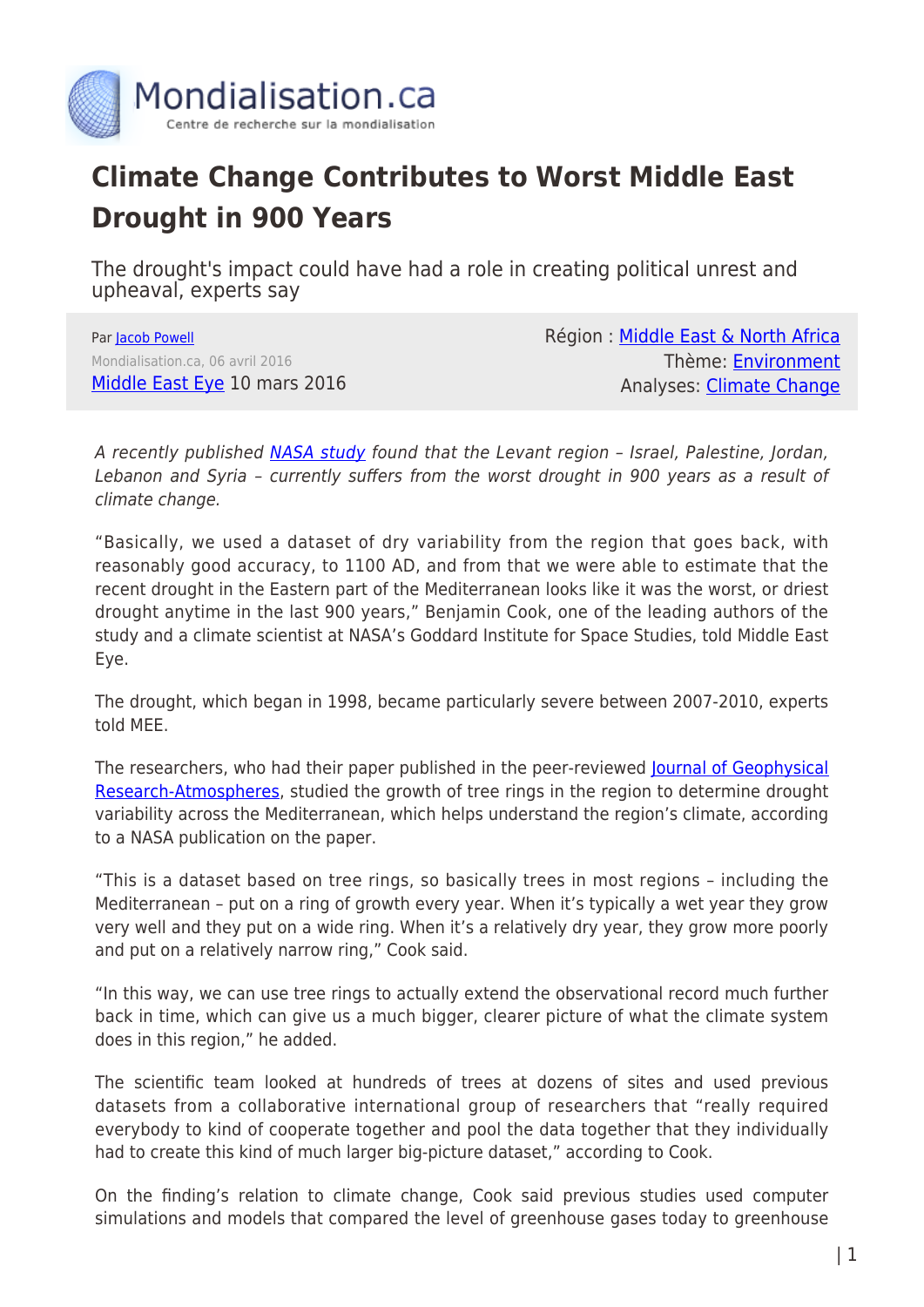emissions before human influence, and that this study shows the same trend.

"This data study fits into that story because what it says is that this recent drought really falls outside the range of natural variability that we see for the last 900 years. It is this kind of independent line of evidence gesturing that shows climate change is really beginning to have an impact on this region. This is a region that we expect to get drier with climate change," he said.



Canoes in shallow waters of Chibayish marshes near southern Iraqi city of Nasiriyah, June 2015 (AFP)

The drought's human impact

Some analysts have told MEE that the impact of climate change and the severe drought could have contributed to political unrest in the Middle East and North Africa.

Francesco Femia, who co-founded the think tank The Center for Climate and Security, told MEE that climate change, in conjunction with bad governance, led to a large displacement of people and helped instigate the Arab Spring and the Syrian revolution.

"What we found essentially is that climate change has placed significant strains on water security in the region and that's related to some vulnerabilities that people in the region are facing. Roughly from about 2007-2010, Syria experienced one of the worst droughts in the history of modern records," he said.

"This drought during that time period was made two to three times more likely due to anthropogenic climate change. Then what happened is that drought coupled with natural resource mismanagement by the Assad regime – the heavy subsidisation of cotton and wheat farming, which is very water intensive, and most of the country's agriculture is done through flood irrigation, where basically farmers flood their fields and waste a significant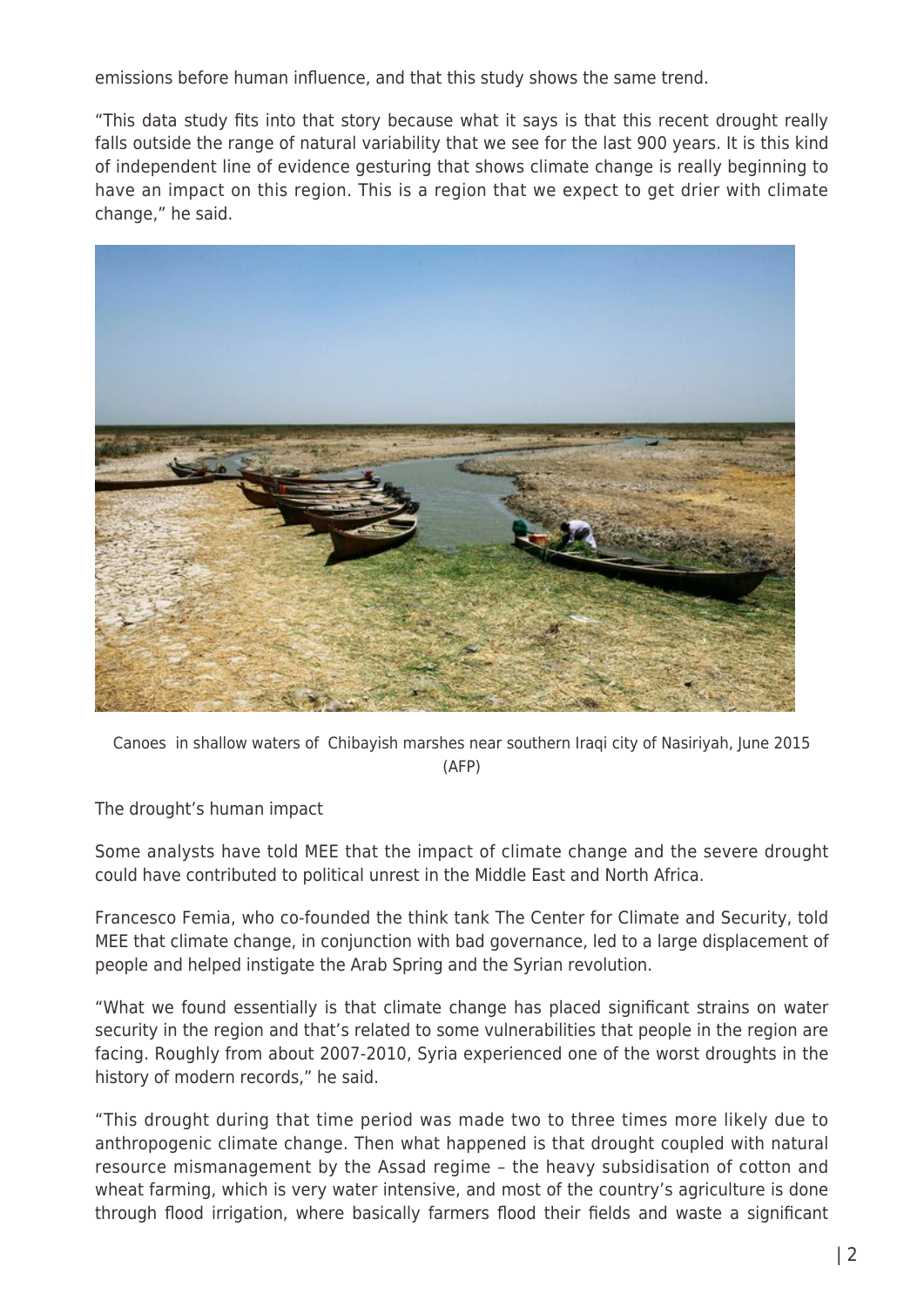amount of water – so the drought coupled with this highly water intensive agricultural process and overgrazing of pastoral lands contributed to a very significant displacement of people before the revolution," he added.

Assad's policies displaced hundreds of thousands of people, primarily farmers and herders, according to Femia.

"Of the most vulnerable farmers in Syria, 75 percent experienced total crop failure and those individuals were forced to pick up and move. Eighty-five percent of the livestock was decimated so those herders had to find a livelihood elsewhere and many of those people during this time period, numbers range from 400,000-500,000 people, moved into urban areas – Homs, Palmyra, Damascus, etc," he said.

"These things all came together. Climate change played a role as what security analysts call a 'threat multiplier'. And so essentially, climate change multiplied existing water insecurities as a result of bad governance. Better governance of natural resources would have helped mitigate that, because if you look next door, Jordan didn't collapse. But there's growing evidence that the drought is part of anthropogenic climate change that's happening in the region," he added.

The Middle East and North Africa, Femia claims, has experienced some of the most dramatic precipitation changes as a result of climate change, which translates to less water available.

"More and more evidence shows that the region is going to get drier. Put that on top of existing economic and political volatility then it's kind of a dire future," Femia said.

Justin Wilkinson, a scientist at NASA, concurred with that assessment.

"We tend to live in deserts with a lot of high tech, but the people in the Middle East have got low tech to the point where they don't have much electricity and pumping water tends to be by hand and life is generally more difficult. So the drought means a lot more to people on the ground," he told MEE.

"If you have less technology to help you, then the drought has a bigger impact on daily life," he added.

A 'silver lining'

Even though Femia and others painted a bleak picture of the current water crisis, Femia also emphasised that the drought could provide a foundation for a political solution to the Syrian conflict.

"There is a lot of historical evidence to suggest that water insecurities can bring cooperation between conflicting parties, whether that's at the sub-national level or between countries. It doesn't follow that water insecurity must exacerbate conflict; it can be the basis for political cooperation," he said.

"If conflicting parties within Syria find it necessary and find the political will to work together on sharing water resources and doing so equitably, then that can help spill over into other areas of cooperation that's necessary to build peace in the region," he added.